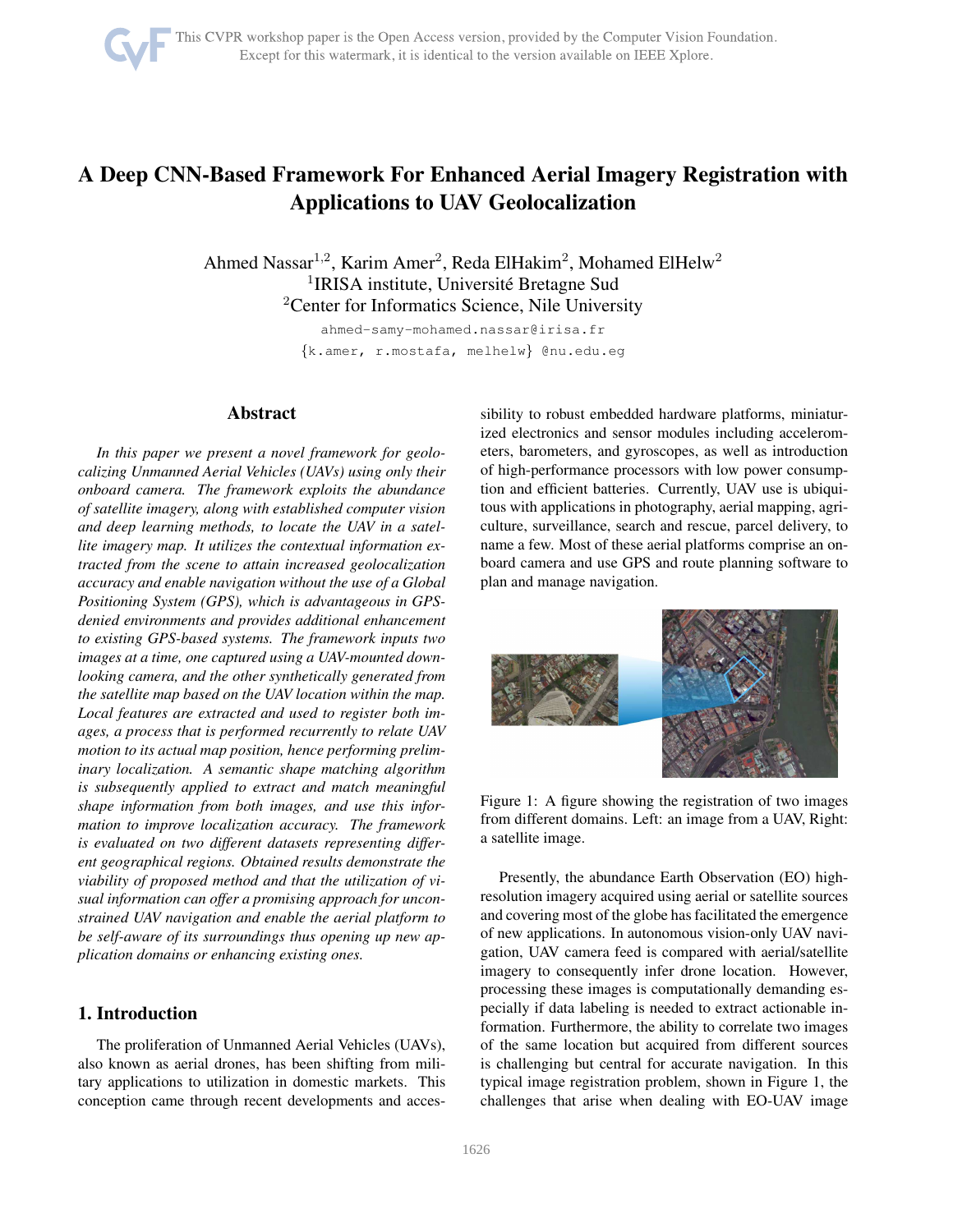registration can be attributed to: (1) different camera position, orientation and illumination conditions during the image acquisition phase resulting in different object appearance as well as occlusion/exposure problems that confuse traditional feature-based image registration using local features such as SIFT [\[34\]](#page-9-0)/SURF [\[6\]](#page-8-0)/etc., (2) dissimilarity in camera intrinsic parameters introduces photogrammetric differences between the image pair, and (3) difference in image acquisition history may result in mismatch between the image pair due to objects appearing/disappearing nence making registration more difficult. Consequently, there has been a myriad of research work related to geolocalization [\[36,](#page-9-1) [61,](#page-9-2) [60,](#page-9-3) [38,](#page-9-4) [58\]](#page-9-5), navigation [\[51,](#page-9-6) [10,](#page-8-1) [62\]](#page-10-0), and change detection [\[29,](#page-8-2) [16,](#page-8-3) [63\]](#page-10-1).

Conventionally, UAV navigation has relied on its onboard sensors, such as inertial sensors and gyroscopes, and more recently on Global Navigation Satellite Systems (GNSSs), such as GPS and GLONASS, to acquire position information. However, by the time it reaches earth, and due to the large distance traveled, the satellite transmitted L1 signal power is limited -160 dBW when measured by receiver units, which is below the ambient background noise of many places on earth especially in urban locations in and around certain areas of large cities. In addition to background noise, L1 signals are also vulnerable to radio interference, GPS spoofing [\[57,](#page-9-7) [27,](#page-8-4) [64\]](#page-10-2), and loss of Line of Sight (LOS). GPS-denied environments hence refer to areas where GPS signal is not available, jammed or too weak to be used reliably. GPS denial necessitates finding alternative reliable approaches for UAV navigation [\[28,](#page-8-5) [9,](#page-8-6) [4,](#page-8-7) [35,](#page-9-8) [39\]](#page-9-9).

This paper presents a vision-based framework that geolocalizes a UAV using only its on-board camera to allow the aerial platform to navigate autonomously without relying on GPS signal availability. The proposed framework thus enables navigation in GPS-denied areas and can also provide enhancements to existing GPS modules. In addition, onboard visual information processing provides the UAV with real-time contextual information of its surroundings which could be beneficial in new application domains and endeavors. The main contribution of this work can be summarized as a novel framework combining traditional computer vision techniques with deep learning networks for performing satellite (reference) image and UAV (target) image registration for enhanced UAV localization. To this end, a preliminary UAV localization phase is applied followed by a novel Semantic Shape Matching (SSM) phase for UAV localization. The former is based on local hand-crafted features, i.e. SIFT (Section [3.2\)](#page-3-0) for system calibration and ORB [\[49\]](#page-9-10) for path calculation (Section [3.3\)](#page-3-1). The latter phase applies semantic segmentation (Section [3.4\)](#page-4-0) to both reference and target images to extract and match meaningful shapes, such as buildings and roads, understand the context, and subsequently use this information to significantly improve UAV

localization accuracy (Section [3.5\)](#page-4-1). It should be noted that the proposed framework relies on online mapping services such as Google Satellite, Bing Maps and Open Street Map (OSM) for reference images. In the Experiments and Results section (Section [4\)](#page-5-0), the proposed work is tested on two datasets: an existing dataset and an extended one where it has been shown that, in both cases, the framework successfully geolocalizes two different UAV video feeds in different geographical locations.

## 2. Related Work

## 2.1. Vision-Based UAV Geolocalization

Using traditional computer vision techniques, image features are computed and used to compare reference and target images based on some similarity measures as presented by [\[13,](#page-8-8) [54\]](#page-9-11). [\[10,](#page-8-1) [62\]](#page-10-0) use template matching with cross correlation where the aerial image is used as a template to match against another georeferenced image. These methods work only on images that are nearly identical and dont cater for significant image differences making them unusable in practical localization applications especially in dense urban areas or long journeys.

In Simultaneous Localization and Mapping (SLAM) [\[12\]](#page-8-9), UAV navigation is achieved by acquiring and correlating distinct features of indoor or outdoor regions to map the UAV to a specific location. This method is more suitable to constrained and pre-mapped environments and has been successful mainly with micro-UAVs and quadcopters. Other work uses local feature detectors, such as SIFT [\[34\]](#page-9-0) or SURF [\[6\]](#page-8-0) to produce features that are subsequently matched, providing an affine transformation between reference and target images as investigated in [\[26,](#page-8-10) [52,](#page-9-12) [53\]](#page-9-13). Pose estimation using deep learning is used in [\[43\]](#page-9-14), however unlike our work, their algorithm requires training with data acquired from locations similar to the area of navigation.

Significant work has also been proposed on using measurements from the UAV Inertial Measurement Unit (IMU) and on-board camera to acquire hybrid features and store them in a feature database to be used later for localization [\[36,](#page-9-1) [9,](#page-8-6) [46\]](#page-9-15). During flight, the feature database is queried and extracted features are used to compute UAV location using feature matching. Viswanathan et al. [\[60\]](#page-9-3) use street-level imagery for localization. In this case, panoramic ground images are warped to top-down view images which are then compared to the UAV image using local feature matching. [\[31,](#page-8-11) [1\]](#page-8-12) employ Convolutional Neural Networks (CNNs) to extract features for geolocalization. In Sebastien et al. [\[29\]](#page-8-2), the comparison of multiple different image sources is achieved by applying a Siamese Network [\[8\]](#page-8-13). To this end, a Siamese Network is trained with two types of images, satellite and perspective-transformed panoramic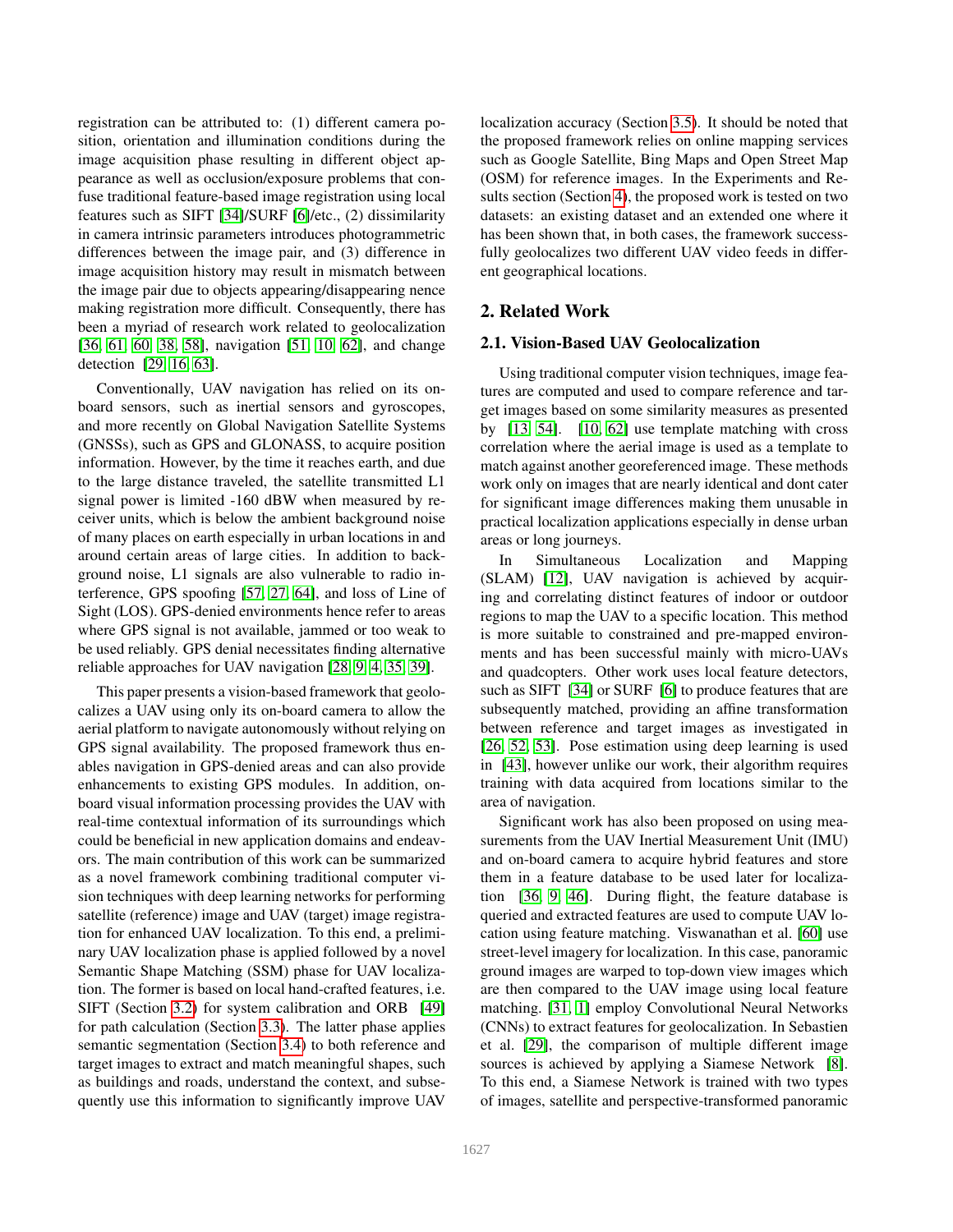<span id="page-2-0"></span>

Figure 2: The major components of the proposed UAV geolocalization framework.

images. Subsequently, features from both images are extracted and the distance between the features of each image calculated to find out if they are similar. [\[32\]](#page-9-16) finds a sequence of UAV images inside a reference map to create image mosaics. Inspired by this work, we employ this method to find transformations to provide us with the geolocation of the UAV and its path.

It is worth mentioning that the nature of the problem we are trying to solve limits the the application of recent CNNbased approaches for pose estimation [\[24,](#page-8-14) [44\]](#page-9-17) and image-toimage regressors [\[50,](#page-9-18) [59\]](#page-9-19). For instance, there aren't many publicly-available aerial videos, existing ones cover limited geographical locations, and the aerial platforms usually fly at high altitudes making extraction of meaningful depth information challenging. The same applies for retrieval-based and structure from motion methods [\[17,](#page-8-15) [7\]](#page-8-16) which require large features database and efficient retrieval methods. Our method can be deployed to new locations by training the system using available satellite imagery only and is not based solely on image retrieval or search methods.

#### 2.2. Segmentation for Earth Observation Imagery

Earth Observation (EO) applications include weather forecast, disaster risk management, water management, coastal erosion assessment, land cover classification, maritime monitoring, natural resource management, agricultural monitoring, among others. Recently, deep learning has been applied for EO image registration and geolocalization. Semantic segmentation of EO imagery using fully convolutional deep networks has been used for EO image analysis. These algorithms seek to classify each pixel within the EO image to common classes such as surfaces (pavements, hard surfaces), buildings, vegetation, trees, cars, roads, etc. [\[2,](#page-8-17) [40,](#page-9-20) [48,](#page-9-21) [42\]](#page-9-22). In proposed work, the Semantic Shape Matching algorithm described in (Section [3.5\)](#page-4-1) relies on semantic segmentation for detecting objects of different types.

## <span id="page-2-5"></span>3. Proposed Enhanced Geolocalization Framework

The proposed work relies solely on on-board camera for accurate UAV geolocalization. It comprises a sequence of key components as illustrated in Figure [2.](#page-2-0) The following sections present details of each of the framework components.

#### 3.1. Input Images

The framework processes image sequences from two different sources: real images acquired from the UAV (aerial images) and synthetic images generated from the satellite imagery (reference map images). For the latter, multiple satellite imagery sources are used to be able to provide adequate visual description of the covered geographical area.

Aerial Images (UAV) This work focuses on visionbased geolocalization and excludes UAV control commands. The framework accepts a video sequence from the UAV denoted as S. From S, we can extract  $S_{(i)}$  (video frame) which we compare to a reference map  $(R)$ . It is important to note that the initial starting GPS coordinate of the UAV is assumed to be known and can be defined as the center pixel of  $S_{(1)}$ . This assumption is made based on notion that a UAV cannot be deployed without knowing its location (at least initially).

Reference Map Images (Satellite) The framework uses a reference map  $R$  with known GPS bounds. Mainly the process is finding out where  $S(i)$  resides in  $R$  and subsequently estimating the position of  $S(i)$ . Using Equations [1a](#page-2-1) & [1b,](#page-2-2) it is possible to calculate a certain GPS coordinate (lat, lon), by knowing  $\boldsymbol{R}$ s width, height, and the extent or bounds of R such as  $lon_n, lat_e, lat_w,$  and  $lon_s$ . The opposite is also possible to estimate the latitude and longitude of a pixel  $(\vec{pix}_w, \vec{pix}_h)$  using Equations [1c](#page-2-3) & [1d.](#page-2-4)

<span id="page-2-1"></span>
$$
pix_x = \frac{(width_{max} - width_{min})(lon - lon_w)}{(lat_s - lat_w)} \quad (1a)
$$

<span id="page-2-3"></span><span id="page-2-2"></span>
$$
pix_y = \frac{(height_{max} - height_{min})(lat - lat_n)}{(lon_s - lon_n)} \quad (1b)
$$

<span id="page-2-4"></span>
$$
lat = \frac{lat_n + (lat_n - lat_s)(pix_h - height_{min})}{(height_{max} - height_{min})}
$$
 (1c)

$$
lon = \frac{lon_w + (lon_e - lon_w)(pix_w - width_{min})}{(width_{max} - width_{min})}
$$
 (1d)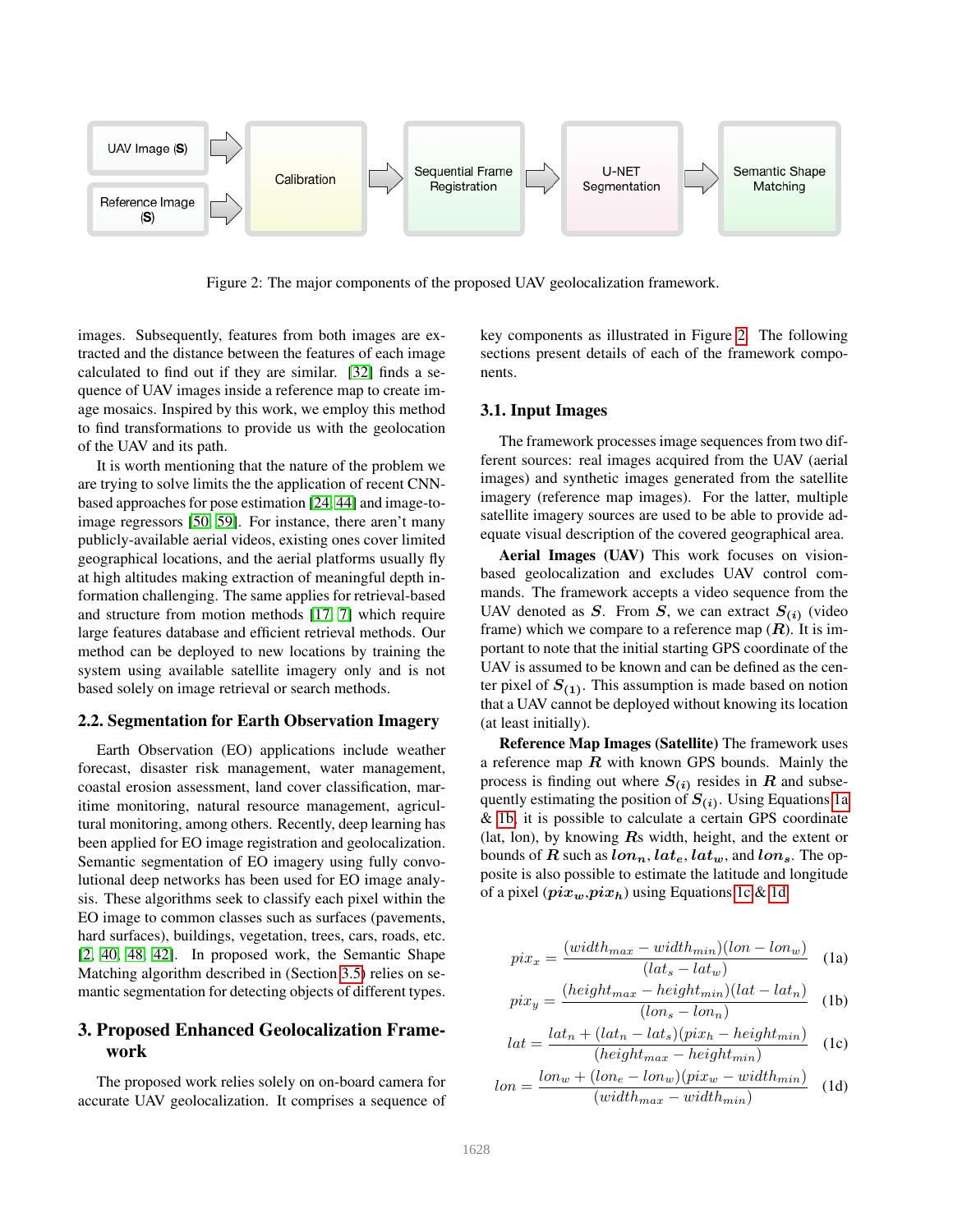## <span id="page-3-0"></span>3.2. Calibration

The Calibration component is responsible for computing an affine geometric transformation between the UAV image and the reference map image in order to map the UAV onto a reference map location, i.e. map  $S(i)$  with its field of view extents to corresponding position and covered region in  $\mathbb{R}$ , taking into consideration the difference in scale and orientation between the two images. Calibration is an integral part of the framework, and is called upon on at  $S_{(1)}$  and every three iterations  $(S_{(i+3)})$  frames to autocorrect any drift that might occur. To accomplish this task, SIFT feature points are extracted from the UAV image and the reference image and subsequently matched. Even though SIFT feature computation is time consuming, the calibration process is applied every several frames to maintain real-time performance. As previously stated, the initial GPS coordinates of the UAV are assumed to be known and so a region of interest r can be cropped from the reference map  $R$  where  $r = R(l, w_{S+b})$  is the coordinate of the center pixel. The region width  $w_{S+b}$  is equal to the width of S plus a margin b. This is done to limit the search of the features extracted from  $S(i)$  in  $R$  to include only features in sub region  $r$  thus reducing the search space and eliminating the possibility of matching to go astray. It is important to note that  $r$  covers a wider region than the one in  $S$  and that Equations [1a,](#page-2-1) [1b,](#page-2-2) [1c,](#page-2-3) and [1d](#page-2-4) provide the mapping from pixel locations to map coordinates and vice versa.

Using the created reduced search space, features are extracted from both r and  $S(i)$ . Subsequently, the features are matched and a statistical estimator, such as RANSAC [\[14\]](#page-8-18), is used to estimate a homography matrix that describes the transformation between UAV and reference image pairs. During UAV flight, the Calibration procedure is applied every several frames to sustain reasonably accurate translation, rotation and scale components between UAV images and reference map images.

#### <span id="page-3-1"></span>3.3. Sequential Frame Registration

An image registration process is applied on sequential UAV images,  $S(i)$  and  $S(i+f)$  with f being the processing frame rate, for UAV egomotion estimation and subsequently mapping this motion to the reference map. The processing frame rate is used to adapt registration rate to platform translation while sustaining real-time performance. Furthermore, since consecutive frames usually don't entail significant changes between the images, efficiently computed ORB [\[49\]](#page-9-10) features are used for key point extraction and matching. Figure [4](#page-3-2) shows ORB features extracted from two successive UAV frames and used in the registration process in a way similar to the method used in the Calibration component. It is important to note that even though ORB is an efficient alternative to SURF and SIFT, it cant handle scale variance robustly. Therefore, scale estimation and subse-



Figure 3: If the condition of being the first frame, or the 3rd sequence frame,  $S$  and  $r$  are passed to the SIFT registration, which gives out a homography, in which it is applied to  $r$ and updates the UAV location as well.

<span id="page-3-2"></span>

Figure 4: Registration of  $S(i)$  and  $S(i+1)$  using matched ORB features.

quent UAV altitude estimation, depend mainly on the Calibration phase. As shown in Figure [4,](#page-3-2) after matching the key ORB points a homography is estimated which provides us with the translation in pixels. This translation then updates  $l$  using [1a](#page-2-1) & [1b.](#page-2-2)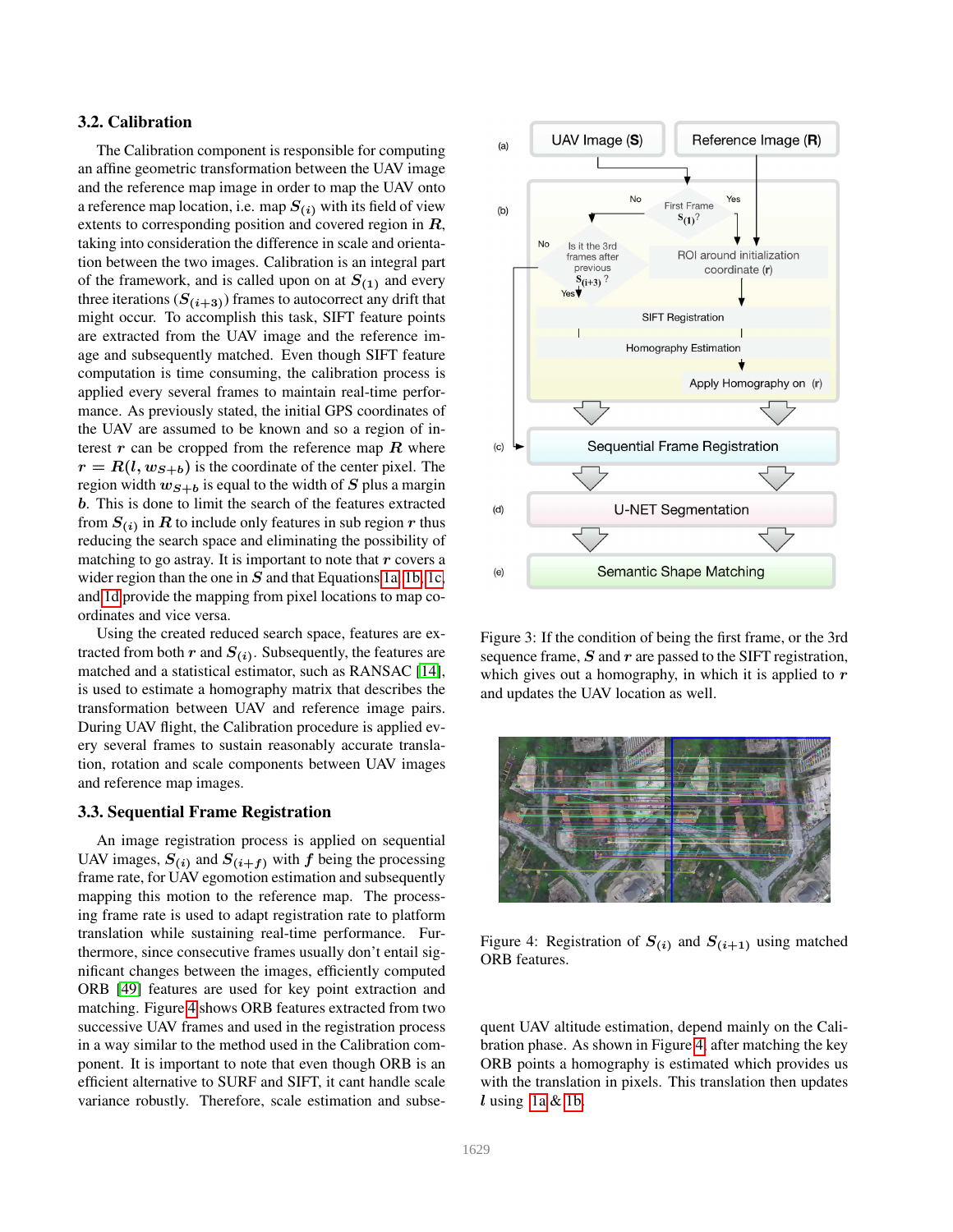#### <span id="page-4-0"></span>3.4. Semantic Segmentation Using U-Net

Semantic segmentation is utilized to help extract meaningful shapes in UAV and satellite images, such as roads and buildings, and pass them to the SSM component for matching. To be able to accomplish this,  $S(i)$  and r are fed into U-Net [\[47\]](#page-9-23) network. U-Net is an encoding and decoding model that was originally proposed for biomedical image segmentation. It is chosen due its performance and prominence in recent EO tasks [\[30\]](#page-8-19) in comparison to FCN [\[33\]](#page-9-24) and SegNet [\[5\]](#page-8-20). In fact adding skip connections to FCN [\[23\]](#page-8-21) provides finer segmentation which is already implemented in U-Net. This enables the classification of our image pixels into many classes. However, for registration, we rely on building and road classes as shown in Figure [5.](#page-4-2)

Implementation Details The original U-Net network is slightly modified where regularization using dropout layers is added after every convolutional layer with a value of 0.5. After every dropout layer, a batch normalization layer is also added to normalize the activation at each batch, which resulted in small improvement ( $\approx 3\%$ ) in segmentation results. We also experimented with freezing the first convolutional layer as will be explained in Section [4.](#page-5-0)

<span id="page-4-2"></span>

Figure 5: Buildings segmented using U-Net (Left: an EO image. Right: EO image overlaid with segmentation results).

Training The resolution of images intended to train the network exceeded 2000x2000 pixels per image. A Region of Interest (ROI) of 500x500 is thus cropped around the center pixel. Afterwards, the images are split into smaller patches of size 224x224 pixels, similar to the size used by VGG [\[55\]](#page-9-25) and ResNet [\[19\]](#page-8-22). Simple normalization is applied on each patch by dividing each pixel value by its channels highest value. After prediction, the patches are stitched to form the full image. The same process is applied to ground truth images. In this work, a pre-trained model is used for initialization since pre-trained models, even trained on different datasets, provide useful initialization due to the low-level features learned at early network layers such as edges and blobs [\[23\]](#page-8-21). The used pre-trained model was trained using a random image generator that also creates the ground truth for the randomly generated images.

As for the the optimization algorithm, we chose the Adaptive Moment Estimator (ADAM) [\[25\]](#page-8-23). In our early experiments, ADAM converged much faster than stochastic gradient descent and NADAM [\[11\]](#page-8-24). The loss function used is Dices coefficient, also known as Srensen index [\[56\]](#page-9-26), which computes the similarity of objects in image segmentation by finding the overlap between ground-truth objects and the output provided by the segmentation method.

<span id="page-4-3"></span>
$$
\text{Dice score} = \frac{2TP}{2TP + FP + FN} \tag{2}
$$

As shown in Equation [2,](#page-4-3) the Dice score is calculated by finding the true positives and penalizing the false positives as well as the true positives the method could not find. Dice is similar to the Jaccard index [\[21\]](#page-8-25), another commonly used loss function for image segmentation, however the former is more intuitive than the latter which only counts true positives once in both the numerator and denominator. The average training epochs were 7 with a learning rate of 0.0001. Training was stopped when the average F-score of the validation step stopped improving.

<span id="page-4-4"></span>

Figure 6: Left: segmented  $S(i)$ . Right: segmented r. The contours found in a segmented image, along with the area, and radius calculated.

#### <span id="page-4-1"></span>3.5. Semantic Shape Matching (SSM)

Applying the semantic segmentation step to  $S_{(i)}$  and r results in two images containing only buildings and roads as seen in Figure [6.](#page-4-4) Next, the two images are each split into two layers: building and road objects. Morphological techniques and contouring are applied to each layer to find the boundaries of different objects and extract shape descriptor information to be used in the matching process such as location, area, roundedness, etc. In fact, knowledge of object types provides information on the surroundings of the UAV which could be used recurrently to improve segmentation results and can also be beneficial in some applications such surveillance, parcel delivery, etc. The Semantic Shape Matching SSM pipeline accepts a classified image with a box drawn around each contour and executes the fol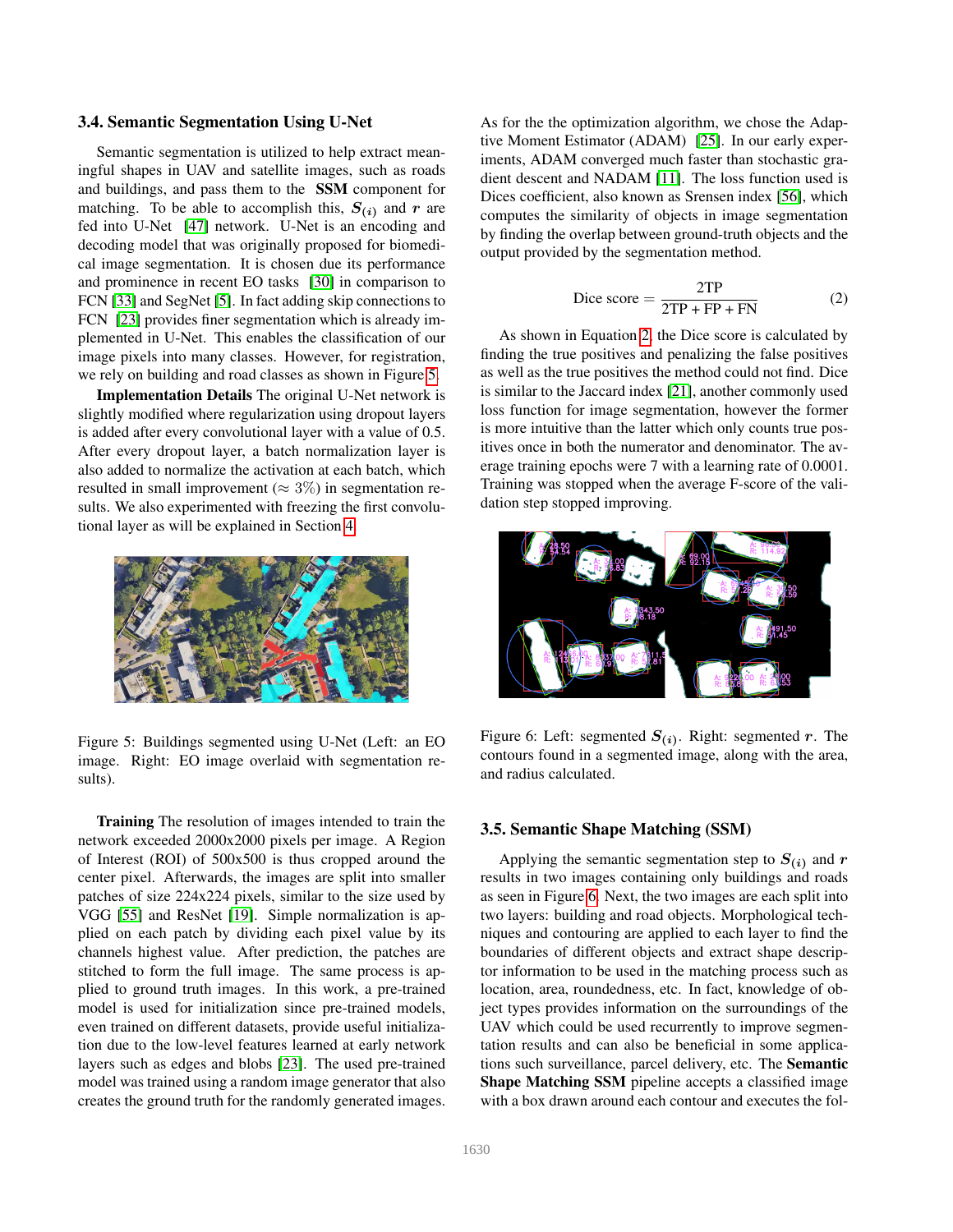lowing process (all steps are applied similarly to both images):

- 1. Morphological operations such as dilation followed by erosion are used to fill gaps in blobs or shapes [\[18\]](#page-8-26).
- 2. Small shapes or blobs are filtered using the area of the shape found using area filtering, and using erosion followed by dilation which is another morphological operation that removes outlier pixels or noise.
- 3. A dictionary is built containing all the different shape features extracted. These features are the shapes' area, location, radius, centroid, and orientation, which are all calculated using Hu moments [\[20\]](#page-8-27).
- 4. Using brute force matching, a scoring system is implemented to pick the matching pair. Each matching pair is awarded points based on if they have similar features within a certain tolerance. These features are also weighted due to their importance, for example matching shapes' area is more important than their centroid.
- 5. Matches found are checked to see if a shape matched more than once, then these matches are filtered once more based on the scoring system devised by giving higher points to certain combinations of similar features.

<span id="page-5-1"></span>

Figure 7: Matches of segmented buildings. Left:  $S_{(i)}$  and on the right  $r$ . Blue circles represent positive matches, and red circles represent false positives.

The scoring system gives higher points to certain combinations of similar features. For instance, more points are awarded to matched shapes if they share the same area, distance, and orientation, rather than sharing the same area, centroid, and radius. Afterwards, matches with the highest scores are selected. However, matches are eliminated if the score is near similar and they are within a short distance since this might be an unreliable match between two objects that are of the same size and within the same distance, as shown in Figure [7.](#page-5-1) Finally, matched shapes are used to calculate a homography that is then applied to adjust the current location of the UAV with improved accuracy.

## <span id="page-5-0"></span>4. Experiments and Results

The framework is evaluated over two different cities for which the datasets are created manually. The semantic segmentation component is first evaluated separately since the Semantic Shape Matching SSM component relies on the quality achieved from the semantic segmentation step. The full framework including the SSM component is evaluated afterwards.

## <span id="page-5-3"></span>4.1. Datasets

Two cities were chosen based on the availability of the data, Famagusta (Cyprus) and Potsdam (Germany). Two dataset types are created for each city, one for training the semantic segmentation network and another for the geolocalization experiment. While creating the datasets, it was important to make sure that differences between the two image sources (UAV and satellite imagery) are minimized by taking into consideration: (1) acquisition dates are close to avoid introducing/removing different objects, and (2) using near similar image acquisition/generation parameters.

Geolocalization Dataset Due to lack of an established dataset to benchmark UAV navigation in open areas using on-board camera, a dataset had to be created. We are aware of other datasets such as Zurich Urban Micro Aerial Vehicle Dataset [\[37\]](#page-9-27), but unfortunately a dataset does not exist with top-down view and a new dataset had to be created along with its ground-truth. For Potsdam, a simulated aerial flight video with a bird-eye view using Google Earths photorealistic 3D flight simulator was used to capture a length of 2 minutes with traveled distance of 1.2 km at an altitude of 300m. For Famagusta, a YouTube video of a UAV flight for a distance of 0.5 km was utilized. For every second in each video, a GPS coordinate was computed to create ground truth path to evaluate the proposed framework predictions.

Training Dataset To train a network capable of semantically segmenting two different sources, such as S and R, a huge dataset had to be compounded. Firstly, we used Pots-dam ISPRS semantic labeling benchmark dataset<sup>[1](#page-5-2)</sup> as our base which covers an area of 2.16  $km^2$ . Then, we proceeded to create similar RGB tiles with the same bounds as the ISPRS dataset using Google Satellite Imagery covering the same area of 2.16  $km^2$ . Afterwards, we extended the areas outside the tiles in ISPRS by downloading an area of 1.24  $km^2$  around Potsdam and 1.13  $km^2$  around Famagusta from Google Satellite and Bing Maps. Similar to [\[3,](#page-8-28) [23\]](#page-8-21), the extended dataset ground-truth was created by using Open-StreetMap to train and test the semantic segmentation network. Furthermore, 30% of each UAV video sequence that are not used during the geolocalization dataset from each

<span id="page-5-2"></span><sup>1</sup> http://www2.isprs.org/commissions/comm3/wg4/ semanticlabeling.html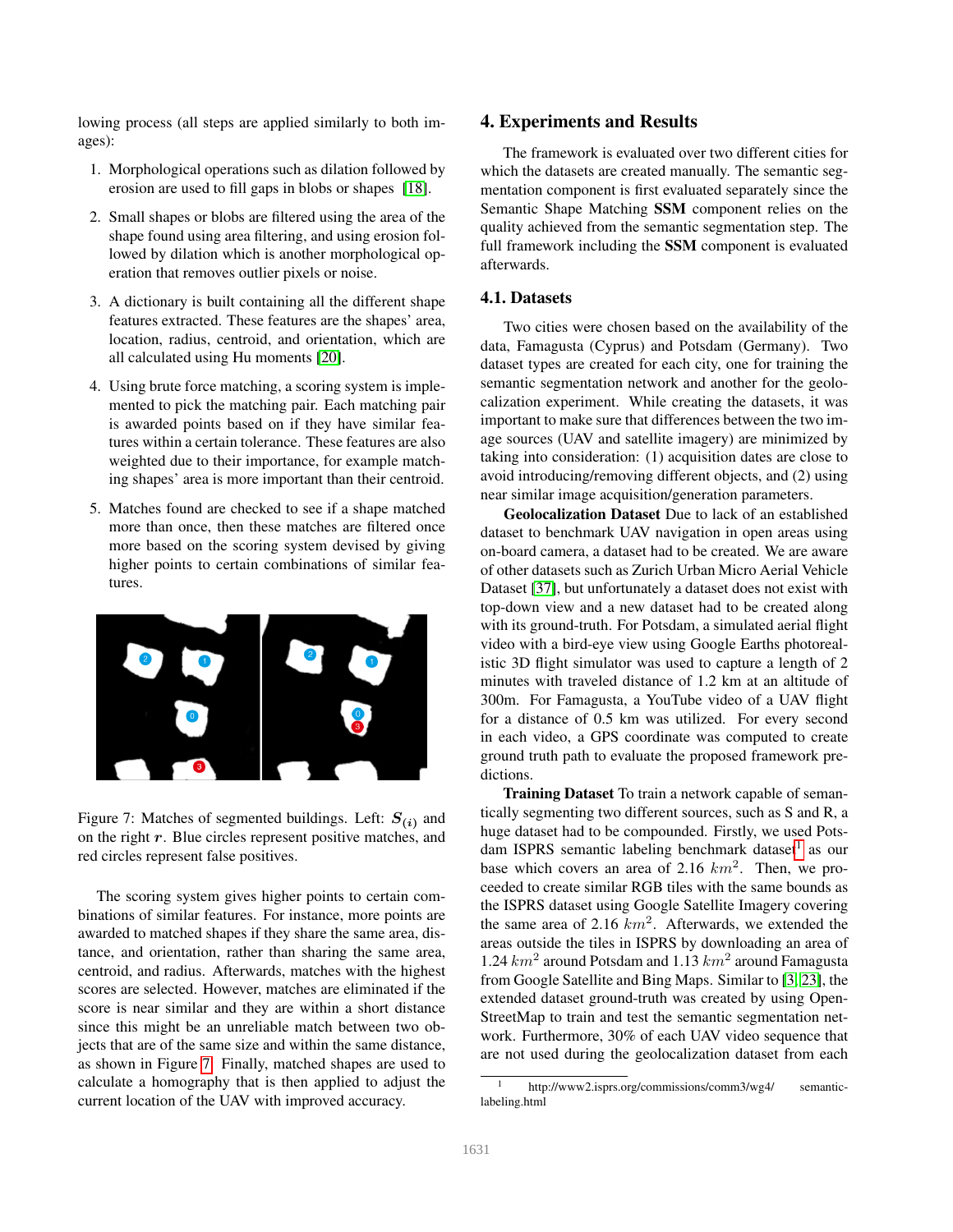| Method              | Average   | Building | Roads    |
|---------------------|-----------|----------|----------|
| HUSTW3 <sup>+</sup> | $95.25\%$ | $96.7\%$ | $93.8\%$ |
| Experiment I        | 84.7 $%$  | 85.1%    | 84.3 $%$ |
| Kaiser et Al. [23]  | 83.85%    | $91.3\%$ | $76.4\%$ |

Table 1: Comparison to other work using ISPRS Potsdam 2D Semantic Labeling Challenge (RGB images only). The first score is highlighted in bold. † This entry is added for a full picture as it is the highest score available on the ISPRS Potsdam 2D Challenge, however this method uses the DSM data in addition to RGB.

city was also labeled using OpenStreetMap when suitable or manually and then added to the dataset. It is important to note that these images were also augmented horizontally and vertically along with random rotations.

## 4.2. Semantic Segmentation Experiments

In this section, the setup of the experiment will be presented with the choices and reasons made for our network. Due to hardware availability limitations, each region (Famagusta, Potsdam) had its separate model and each class (buildings, roads, etc.) trained separately using the modified U-Net. To evaluate the semantic segmentation component of the framework, the following experiments had been carried out. It is worth mentioning that the average F1-score is used as an error metric for each trained class.

Experiment I. Was trained purely on ISPRS Potsdam dataset using 19 images for training and 5 for validation. The purpose of this experiment was to find out how well U-Net performs in comparison to other benchmark networks. The experiment was only run for the buildings and roads classes which is the most important for this region since it is mainly urban area. In general, Experiment I model performed better across the 2 classes which resulted in an average score of 84.7% as seen in Table 1. Unfortunately, the buildings class score was lagging but this experiment was the basis on which the other experiments are built upon. Experiment II. After testing the model generated from Experiment I on the UAV sequence, the results were not satisfactory. So, Experiment II was trained on the extended dataset (Section [4.1\)](#page-5-3) using Experiment I model as the pre-trained model. The first convolutional layer was frozen while training since the first layer contains the basic shapes and edges. The scores were satisfactory when tested and the predictions provided sharp edges with hollow shapes. Experiment III. Carried out to validate if freezing Experiment II first convolutional layer would improve results. Therefore, in this experiment unlike Experiment II the first convolutional layer was unfrozen. Experiment III model provided fuller shapes but with inaccurate edges in compar-

| Method                | Average  | Building | Roads |
|-----------------------|----------|----------|-------|
| Experiment II         | 86.59%   | 87.98%   | 85.2  |
| <b>Experiment III</b> | 85.7 $%$ | 88 %     | 83.4% |
| <b>Experiment IV</b>  | $75.5\%$ | 76.3 %   | 74.7% |

Table 2: The first score is highlighted in bold, the second in underline, and third in italic.

<span id="page-6-0"></span>

Figure 8: Ground truth and estimated paths. Top: Potsdam. Bottom: Famagusta. Left: Local features. Right: SSM.

ison to Experiment II. However, this model provided the highest scores. To demonstrate the procedure of training with the online map services using OSM as ground truth, Experiment IV was arranged. As expected, the results were behind Experiment II, and III by nearly 10% which demonstrates that high-resolution data with accurate pixellevel ground truth definitely had a positive effect. In general, the proposed framework aim is not to introduce a new segmentation method, but to utilize the most accurate algorithm in the segmentation component of the framework. Although Experiment III provided the highest score, practically, Experiment II was the model used due to its crisp shapes while artifacts were remedied using morphological operations. Qualitatively, the buildings that are close to each other are challenging to segment separately. There is also segmentation discrepancy between buildings and sidewalks which are sometimes considered part of the buildings class. Another point to consider when using OSM to create ground-truth, is that OSM labels treats trees and vegetation as one class.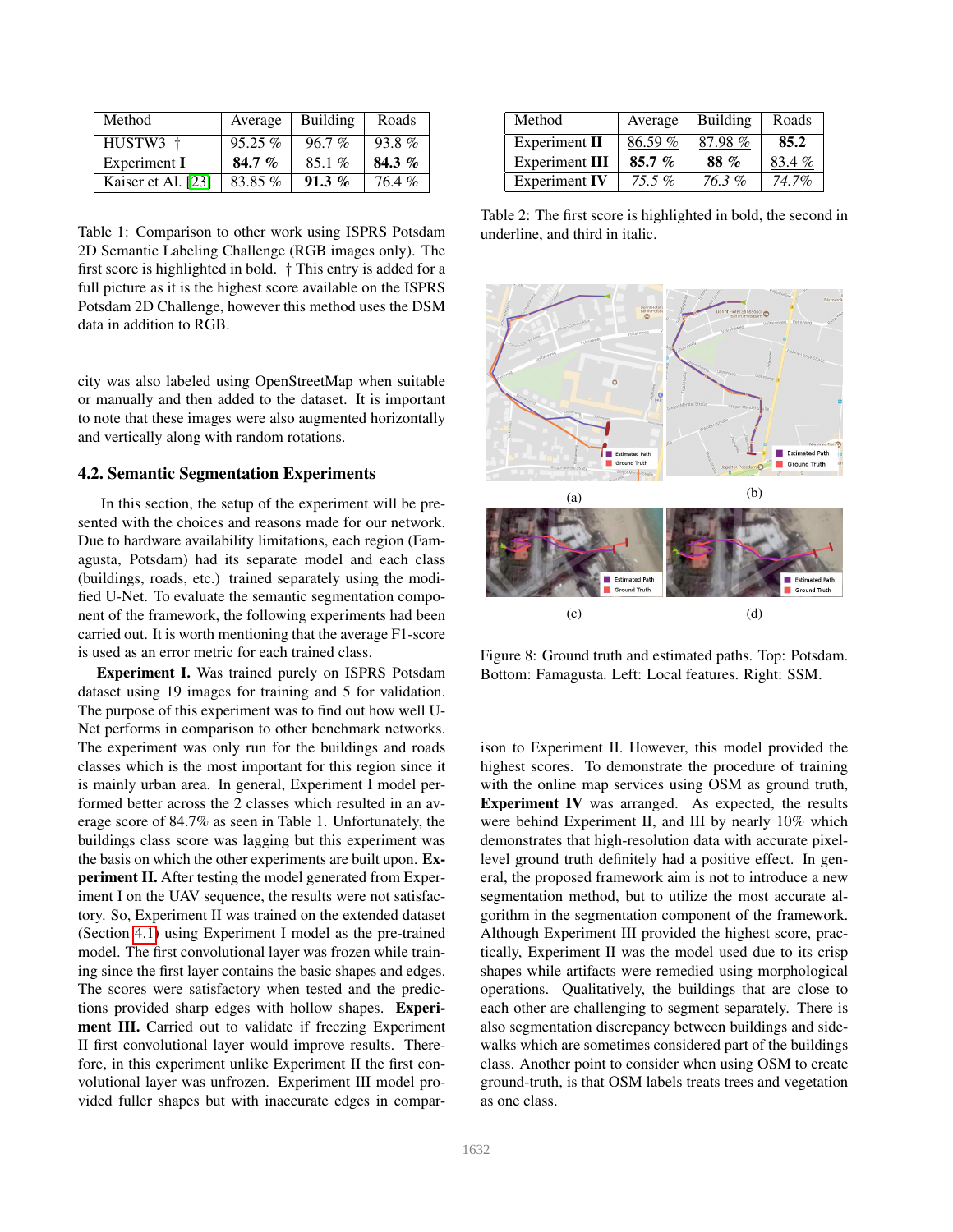#### 4.3. Geolocalization Experiments

The proposed integrated framework is evaluated for UAV geolocalization using  $S$  and  $r$ . Since there are no similar work the authors are aware of, the framework performance is evaluated by breaking it down to geolocalization (1) using local features (Calibration and Sequential Registration components), and (2) using the full pipeline (including the SSM component). The distance between the predicted GPS coordinates and the ground truth is the main evaluation metric chosen to represent drift or geolocalization error.

Using Local Features The performance of this approach depends on the quality of local features extracted from  $S$  and  $r$ , and used for geolocalization, as explained in Section [3.](#page-2-5) It was found that this method achieves an average drift of 10.4m and 6.3m from the ground truth in the Famagusta and Potsdam datasets, respectively. Qualitatively, as seen in Figures [8a](#page-6-0) & [8c,](#page-6-0) using only local features, the deviation or geolocalization error is apparent.

Using SSM This method takes  $S(i)$  and its corresponding  $r$ , and matches the equivalent segmented shapes to improve registration. The path estimated by the framework is compared to ground-truth of manually-labelled GPS coordinates. The geolocalization error from the ground-truth is reduced to a 5.1m error for Famagusta, and considerably less for Potsdam to 3.6m as shown in Figures [8b](#page-6-0) & [8d.](#page-6-0) This result could be explained by the low quality of Famagustas  $R$ . As for Potsdam, the quality of both  $R$ , and  $S$  contributed to better localization as shown in the results in Figures [9a](#page-7-0) & [9b.](#page-7-0) This clearly demonstrates that applying scene contextual information extracted by semantic segmentation and semantic shape matching significantly reduce geolocalization error. However, it has been observed that in Potsdam, building blocks are tightly spaced so when segmented, they create huge blobs that are very difficult to match at low altitudes. Better localization could be achieved in less dense areas, at higher altitudes, or with finer segmentation.

## 5. Conclusion

This paper presented a novel framework for geolocalizing a UAV using its on-board camera and EO imagery. The vision-only approach enables the UAV to navigate without a GPS hence alleviating GPS spoofing and denial problems. The components of the proposed framework are explained including a novel matching method SSM that performs registration by matching semantically segmented objects thus improving upon methods using local features. This semantic segmentation model was compared against similar work and also evaluated as part of the framework.

Carried out experiments demonstrate that (1) incorporating online mapping information as additional data sources for training semantic segmentation networks increases the accuracy of segmentation and (2) using shape and contex-

<span id="page-7-0"></span>

Figure 9: These figures show the Geolocalization Error in distance from the ground truth for the local features and shape matching techniques.

tual information provide improved geolocalization than relying solely on local features.

One possible future work direction is to experiment with larger datasets covering multiple cities and to improve the semantic segmentation pipeline by exploiting additional UAV videos. This dataset should prove beneficial when developing an end-to-end deep learning algorithm that replaces the traditional computer vision methods used in this work. It is also expected that adding more classes to semantic segmentation outputs will increase the robustness of the framework. Will also investigate efficient semantic segmentation methods such as ESPNet [\[41\]](#page-9-28), [\[45\]](#page-9-29), and ShuffleSeg [\[15\]](#page-8-29). As for the SSM component, it can be further improved by replacing the demanding dictionary search and heuristics by a CNN inspired by [\[22\]](#page-8-30). Pose estimation and image-toimage registration can also be experimented with for Calibration and sequential frame registration components.

Acknowledgments: This work was done while the first author was at Nile University.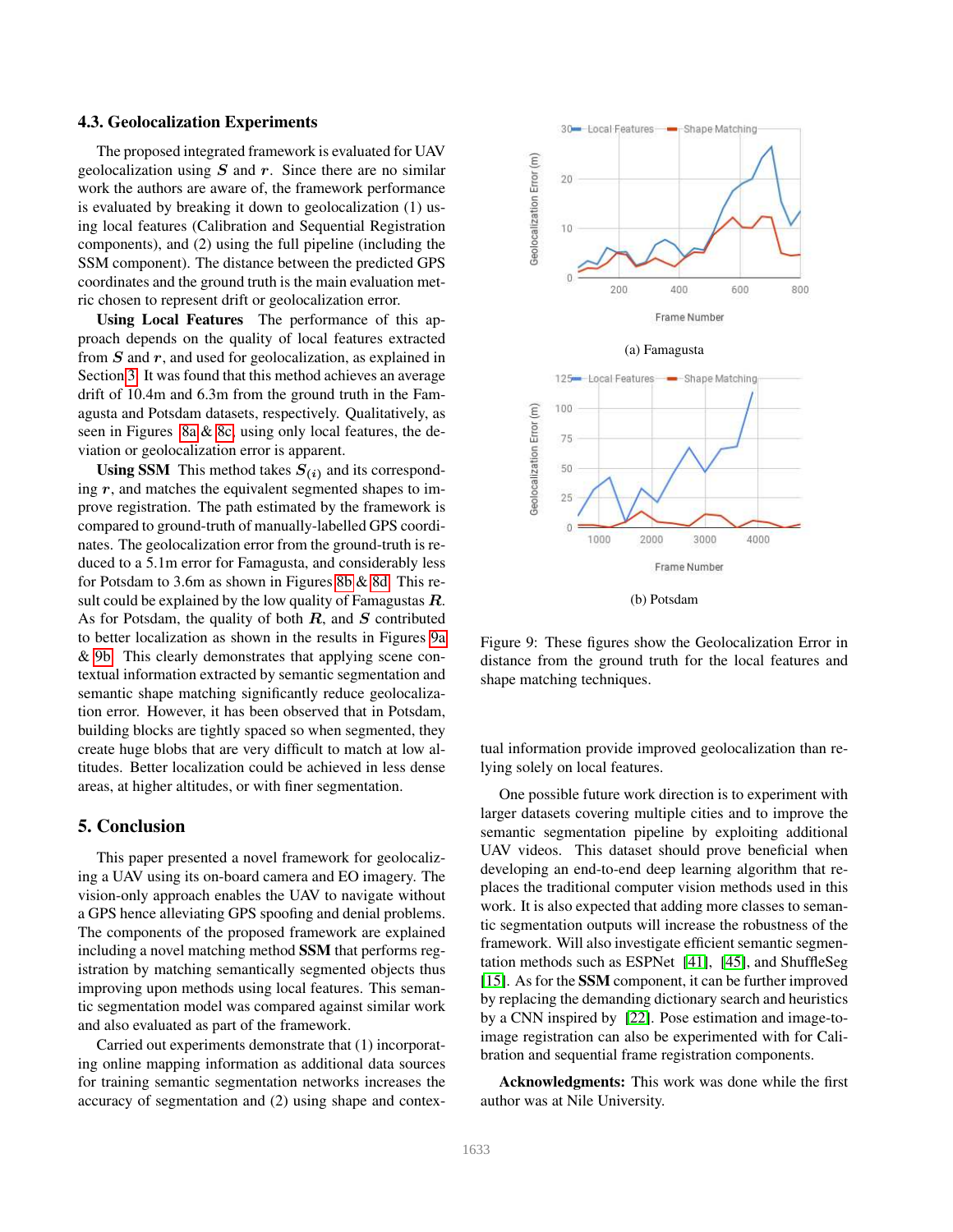## References

- <span id="page-8-12"></span>[1] K. Amer, M. Samy, R. ElHakim, M. Shaker, and M. ElHelw. Convolutional neural network-based deep urban signatures with application to drone localization. In *Computer Vision Workshop (ICCVW), 2017 IEEE International Conference on*, pages 2138–2145. IEEE, 2017.
- <span id="page-8-17"></span>[2] N. Audebert, B. Le Saux, and S. Lefvre. Semantic Segmentation of Earth Observation Data Using Multimodal and Multiscale Deep Networks. In *Computer Vision ACCV 2016*, pages 180–196. Springer, Cham, Nov. 2016.
- <span id="page-8-28"></span>[3] N. Audebert, B. L. Saux, and S. Lefèvre. Joint learning from earth observation and openstreetmap data to get faster better semantic maps. *arXiv preprint arXiv:1705.06057*, 2017.
- <span id="page-8-7"></span>[4] A. Bachrach, S. Prentice, R. He, P. Henry, A. S. Huang, M. Krainin, D. Maturana, D. Fox, and N. Roy. Estimation, planning, and mapping for autonomous flight using an rgb-d camera in gps-denied environments. *The International Journal of Robotics Research*, 31(11):1320–1343, 2012.
- <span id="page-8-20"></span>[5] V. Badrinarayanan, A. Kendall, and R. Cipolla. Segnet: A deep convolutional encoder-decoder architecture for image segmentation. *arXiv preprint arXiv:1511.00561*, 2015.
- <span id="page-8-0"></span>[6] H. Bay, A. Ess, T. Tuytelaars, and L. Van Gool. Speeded-up robust features (surf). *Computer vision and image understanding*, 110(3):346–359, 2008.
- <span id="page-8-16"></span>[7] A. Bergamo, S. N. Sinha, and L. Torresani. Leveraging structure from motion to learn discriminative codebooks for scalable landmark classification. In *Computer Vision and Pattern Recognition (CVPR), 2013 IEEE Conference on*, pages 763– 770. IEEE, 2013.
- <span id="page-8-13"></span>[8] J. Bromley, I. Guyon, Y. LeCun, E. Säckinger, and R. Shah. Signature verification using a" siamese" time delay neural network. In *Advances in Neural Information Processing Systems*, pages 737–744, 1994.
- <span id="page-8-6"></span>[9] G. Chowdhary, E. N. Johnson, D. Magree, A. Wu, and A. Shein. Gps-denied indoor and outdoor monocular vision aided navigation and control of unmanned aircraft. *Journal of Field Robotics*, 30(3):415–438, 2013.
- <span id="page-8-1"></span>[10] G. Conte and P. Doherty. Vision-based unmanned aerial vehicle navigation using geo-referenced information. *EURASIP Journal on Advances in Signal Processing*, 2009:10, 2009.
- <span id="page-8-24"></span>[11] T. Dozat. Incorporating nesterov momentum into adam. 2016.
- <span id="page-8-9"></span>[12] H. Durrant-Whyte and T. Bailey. Simultaneous localization and mapping: part i. *IEEE robotics & automation magazine*, 13(2):99–110, 2006.
- <span id="page-8-8"></span>[13] B. Fan, Y. Du, L. Zhu, and Y. Tang. The registration of uav down-looking aerial images to satellite images with image entropy and edges. *Intelligent Robotics and Applications*, pages 609–617, 2010.
- <span id="page-8-18"></span>[14] M. A. Fischler and R. C. Bolles. Random sample consensus: a paradigm for model fitting with applications to image analysis and automated cartography. *Communications of the ACM*, 24(6):381–395, 1981.
- <span id="page-8-29"></span>[15] M. Gamal, M. Siam, and M. Abdel-Razek. Shuffleseg: Real-time semantic segmentation network. *arXiv preprint arXiv:1803.03816*, 2018.
- <span id="page-8-3"></span>[16] N. Ghouaiel and S. Lefèvre. Coupling ground-level panoramas and aerial imagery for change detection. *Geo-spatial Information Science*, 19(3):222–232, 2016.
- <span id="page-8-15"></span>[17] Q. Hao, R. Cai, Z. Li, L. Zhang, Y. Pang, and F. Wu. 3d visual phrases for landmark recognition. In *Computer Vision and Pattern Recognition (CVPR), 2012 IEEE Conference on*, pages 3594–3601. IEEE, 2012.
- <span id="page-8-26"></span>[18] R. M. Haralick, S. R. Sternberg, and X. Zhuang. Image analysis using mathematical morphology. *IEEE transactions on pattern analysis and machine intelligence*, (4):532–550, 1987.
- <span id="page-8-22"></span>[19] K. He, X. Zhang, S. Ren, and J. Sun. Deep residual learning for image recognition. In *Proceedings of the IEEE conference on computer vision and pattern recognition*, pages 770–778, 2016.
- <span id="page-8-27"></span>[20] M.-K. Hu. Visual pattern recognition by moment invariants. *IRE transactions on information theory*, 8(2):179–187, 1962.
- <span id="page-8-25"></span>[21] P. Jaccard. *Le coefficient generique et le coefficient de communaute dans la flore marocaine*. Impr. Commerciale, 1926.
- <span id="page-8-30"></span>[22] L. Jiang, T. Zhao, C. Bai, A. Yong, and M. Wu. A direct fingerprint minutiae extraction approach based on convolutional neural networks. In *Neural Networks (IJCNN), 2016 International Joint Conference on*, pages 571–578. IEEE, 2016.
- <span id="page-8-21"></span>[23] P. Kaiser, J. D. Wegner, A. Lucchi, M. Jaggi, T. Hofmann, and K. Schindler. Learning aerial image segmentation from online maps. *IEEE Transactions on Geoscience and Remote Sensing*, 2017.
- <span id="page-8-14"></span>[24] A. Kendall, M. Grimes, and R. Cipolla. Posenet: A convolutional network for real-time 6-dof camera relocalization. In *Computer Vision (ICCV), 2015 IEEE International Conference on*, pages 2938–2946. IEEE, 2015.
- <span id="page-8-23"></span>[25] D. Kingma and J. Ba. Adam: A method for stochastic optimization. *arXiv preprint arXiv:1412.6980*, 2014.
- <span id="page-8-10"></span>[26] T. Koch, P. d'Angelo, F. Kurz, F. Fraundorfer, P. Reinartz, and M. Korner. The tum-dlr multimodal earth observation evaluation benchmark. In *The IEEE Conference on Computer Vision and Pattern Recognition (CVPR) Workshops*, June 2016.
- <span id="page-8-4"></span>[27] L. Kugler. Why gps spoofing is a threat to companies, countries. *Communications of the ACM*, 60(9):18–19, 2017.
- <span id="page-8-5"></span>[28] S. Lange, N. Sunderhauf, and P. Protzel. A vision based onboard approach for landing and position control of an autonomous multirotor uav in gps-denied environments. In *Advanced Robotics, 2009. ICAR 2009. International Conference on*, pages 1–6. IEEE, 2009.
- <span id="page-8-2"></span>[29] S. Lefèvre, D. Tuia, J. D. Wegner, T. Produit, and A. S. Nassar. Toward seamless multiview scene analysis from satellite to street level. *Proceedings of the IEEE*, 2017.
- <span id="page-8-19"></span>[30] R. Li, W. Liu, L. Yang, S. Sun, W. Hu, F. Zhang, and W. Li. Deepunet: A deep fully convolutional network for pixel-level sea-land segmentation. *arXiv preprint arXiv:1709.00201*, 2017.
- <span id="page-8-11"></span>[31] T.-Y. Lin, Y. Cui, S. Belongie, and J. Hays. Learning deep representations for ground-to-aerial geolocalization. In *Proceedings of the IEEE conference on computer vision and pattern recognition*, pages 5007–5015, 2015.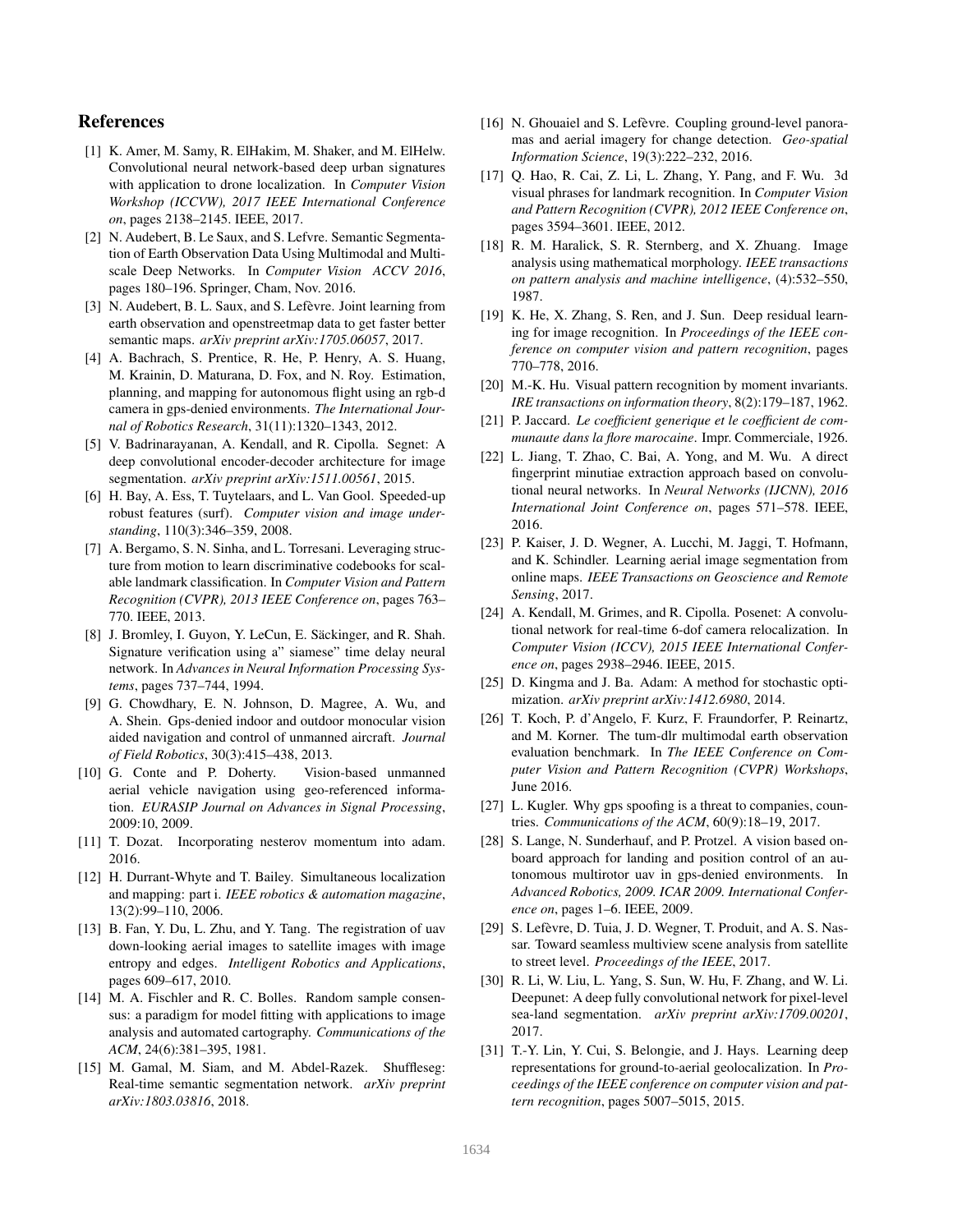- <span id="page-9-16"></span>[32] Y. Lin and G. Medioni. Map-enhanced uav image sequence registration and synchronization of multiple image sequences. In *Computer Vision and Pattern Recognition, 2007. CVPR'07. IEEE Conference on*, pages 1–7. IEEE, 2007.
- <span id="page-9-24"></span>[33] J. Long, E. Shelhamer, and T. Darrell. Fully convolutional networks for semantic segmentation. In *Proceedings of the IEEE Conference on Computer Vision and Pattern Recognition*, pages 3431–3440, 2015.
- <span id="page-9-0"></span>[34] D. G. Lowe. Distinctive image features from scaleinvariant keypoints. *International journal of computer vision*, 60(2):91–110, 2004.
- <span id="page-9-8"></span>[35] Y. LY, H. Zhang, et al. A robust real-time vision based gpsdenied navigation system of uav. 2016.
- <span id="page-9-1"></span>[36] A. L. Majdik, Y. Albers-Schoenberg, and D. Scaramuzza. Mav urban localization from google street view data. In *Intelligent Robots and Systems (IROS), 2013 IEEE/RSJ International Conference on*, pages 3979–3986. IEEE, 2013.
- <span id="page-9-27"></span>[37] A. L. Majdik, C. Till, and D. Scaramuzza. The zurich urban micro aerial vehicle dataset. *The International Journal of Robotics Research*, 36(3):269–273, 2017.
- <span id="page-9-4"></span>[38] A. L. Majdik, D. Verda, Y. Albers-Schoenberg, and D. Scaramuzza. Air-ground matching: Appearance-based gps-denied urban localization of micro aerial vehicles. *Journal of Field Robotics*, 32(7):1015–1039, 2015.
- <span id="page-9-9"></span>[39] S. G. Manyam, S. Rathinam, S. Darbha, D. Casbeer, Y. Cao, and P. Chandler. Gps denied uav routing with communication constraints. *Journal of Intelligent & Robotic Systems*, 84(1-4):691–703, 2016.
- <span id="page-9-20"></span>[40] D. Marmanis, J. D. Wegner, S. Galliani, K. Schindler, M. Datcu, and U. Stilla. Semantic segmentation of aerial images with an ensemble of cnss. *ISPRS Annals of the Photogrammetry, Remote Sensing and Spatial Information Sciences, 2016*, 3:473–480, 2016.
- <span id="page-9-28"></span>[41] S. Mehta, M. Rastegari, A. Caspi, L. Shapiro, and H. Hajishirzi. Espnet: Efficient spatial pyramid of dilated convolutions for semantic segmentation. *arXiv preprint arXiv:1803.06815*, 2018.
- <span id="page-9-22"></span>[42] V. Mnih, K. Kavukcuoglu, D. Silver, A. Graves, I. Antonoglou, D. Wierstra, and M. Riedmiller. Playing atari with deep reinforcement learning. *arXiv preprint arXiv:1312.5602*, 2013.
- <span id="page-9-14"></span>[43] M. Müller, S. Urban, and B. Jutzi. Squeezeposenet: Image based pose regression with small convolutional neural networks for real time uas navigation. *ISPRS Annals of the Photogrammetry, Remote Sensing and Spatial Information Sciences*, 4:49, 2017.
- <span id="page-9-17"></span>[44] T. Naseer and W. Burgard. Deep regression for monocular camera-based 6-dof global localization in outdoor environments. In *Intelligent Robots and Systems (IROS), 2017 IEEE/RSJ International Conference on*, pages 1525–1530. IEEE, 2017.
- <span id="page-9-29"></span>[45] A. Paszke, A. Chaurasia, S. Kim, and E. Culurciello. Enet: A deep neural network architecture for real-time semantic segmentation. *arXiv preprint arXiv:1606.02147*, 2016.
- <span id="page-9-15"></span>[46] S. Rady, A. Kandil, and E. Badreddin. A hybrid localization approach for uav in gps denied areas. In *System Integration*

*(SII), 2011 IEEE/SICE International Symposium on*, pages 1269–1274. IEEE, 2011.

- <span id="page-9-23"></span>[47] O. Ronneberger, P. Fischer, and T. Brox. U-net: Convolutional networks for biomedical image segmentation. *arXiv preprint arXiv:1505.04597*, 2015.
- <span id="page-9-21"></span>[48] F. Rottensteiner, G. Sohn, J. Jung, M. Gerke, C. Baillard, S. Benitez, and U. Breitkopf. The isprs benchmark on urban object classification and 3d building reconstruction. *ISPRS Ann. Photogramm. Remote Sens. Spat. Inf. Sci*, 1(3):293– 298, 2012.
- <span id="page-9-10"></span>[49] E. Rublee, V. Rabaud, K. Konolige, and G. Bradski. Orb: An efficient alternative to sift or surf. In *Computer Vision (ICCV), 2011 IEEE international conference on*, pages 2564–2571. IEEE, 2011.
- <span id="page-9-18"></span>[50] V. Santhanam, V. I. Morariu, and L. S. Davis. Generalized deep image to image regression. In *Proc. IEEE Conf. Computer Vision and Pattern Recognition (CVPR)*, 2017.
- <span id="page-9-6"></span>[51] O. Saurer, G. Baatz, K. Köser, M. Pollefeys, et al. Image based geo-localization in the alps. *International Journal of Computer Vision*, 116(3):213–225, 2016.
- <span id="page-9-12"></span>[52] P. Shukla, S. Goel, P. Singh, and B. Lohani. Automatic geolocation of targets tracked by aerial imaging platforms using satellite imagery. *The International Archives of Photogrammetry, Remote Sensing and Spatial Information Sciences*, 40(1):381, 2014.
- <span id="page-9-13"></span>[53] M. Siam and M. Elhelw. Enhanced target tracking in uav imagery with pn learning and structural constraints. In *Computer Vision Workshops (ICCVW), 2013 IEEE International Conference on*, pages 586–593. IEEE, 2013.
- <span id="page-9-11"></span>[54] D.-G. Sim, R.-H. Park, R.-C. Kim, S. U. Lee, and I.-C. Kim. Integrated position estimation using aerial image sequences. *IEEE transactions on pattern analysis and machine intelligence*, 24(1):1–18, 2002.
- <span id="page-9-25"></span>[55] K. Simonyan and A. Zisserman. Very deep convolutional networks for large-scale image recognition. *arXiv preprint arXiv:1409.1556*, 2014.
- <span id="page-9-26"></span>[56] T. Sørensen. A method of establishing groups of equal amplitude in plant sociology based on similarity of species and its application to analyses of the vegetation on danish commons. *Biol. Skr.*, 5:1–34, 1948.
- <span id="page-9-7"></span>[57] J. Su, J. He, P. Cheng, and J. Chen. A stealthy gps spoofing strategy for manipulating the trajectory of an unmanned aerial vehicle. *IFAC-PapersOnLine*, 49(22):291–296, 2016.
- <span id="page-9-5"></span>[58] Y. Tian, C. Chen, and M. Shah. Cross-view image matching for geo-localization in urban environments. *arXiv preprint arXiv:1703.07815*, 2017.
- <span id="page-9-19"></span>[59] D. Tran, L. Bourdev, R. Fergus, L. Torresani, and M. Paluri. Deep end2end voxel2voxel prediction. In *Computer Vision and Pattern Recognition Workshops (CVPRW), 2016 IEEE Conference on*, pages 402–409. IEEE, 2016.
- <span id="page-9-3"></span>[60] A. Viswanathan, B. R. Pires, and D. Huber. Vision based robot localization by ground to satellite matching in gpsdenied situations. In *Intelligent Robots and Systems (IROS 2014), 2014 IEEE/RSJ International Conference on*, pages 192–198. IEEE, 2014.
- <span id="page-9-2"></span>[61] S. Workman, R. Souvenir, and N. Jacobs. Wide-area image geolocalization with aerial reference imagery. In *Proceed-*